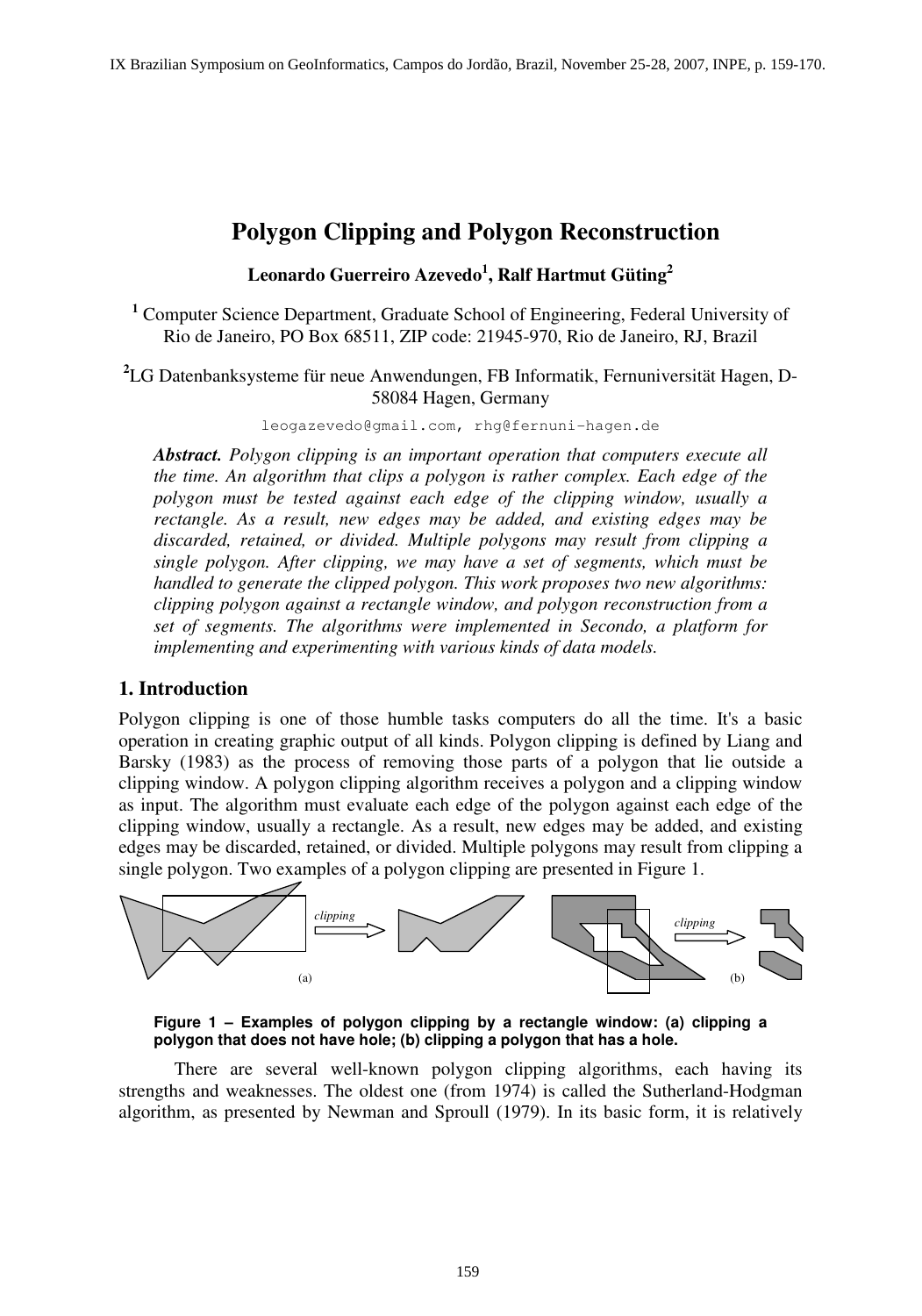simple. It is also very efficient in two important cases, one being when the polygon is completely inside the boundaries and the other when it's completely outside.

The Liang-Barsky algorithm (1983) is a good deal more complicated, but in certain cases fewer intersections need to be calculated than for Sutherland-Hodgman. Therefore, it may be somewhat faster when many polygon lines intersect with the clipping boundaries. The Weiler and Atherton (1977) algorithm is even more complicated. It allows clipping of a subject polygon by an arbitrarily shaped clip polygon. It is generally applicable only in 2D. Even more ways to clip a polygon exist. None of them is totally perfect. Often, it is possible to feed a weird polygon to an algorithm and retrieve an incorrect result. One of the vertices will disappear, or a ghost vertex will be created. Therefore, the hunt for the perfect clipping algorithm is still open.

Usually polygon's points are stored as an ordered list of points. This structure is employed by many applications, and it is simple to read the polygon and draw it on a Computer Graphics Interface. However, there are some cases where it is not possible to store segments as a simple connected list of points. For instance, when the polygon has holes, it is required an extra information to define which points belong to the external cycle and which ones belong to the internal cycle (or which ones belong to the hole). There are many approaches in the literature to store polygons. For example, Scholl and Voisard (1989) defined general polygons, and Voisard (1992) extended this to general types for points and lines, while Gargano *et al*. (1991) gave only a single type for all kinds of geometric objects; a value is essentially a set of sets of pixels. Güting and Scheneider (1995) proposed the introduction into the DBMS the concept of a *realm,* a finite, userdefined structure that is used as a basis for one or more system data types. Realms are somewhat similar to enumeration types in programming languages. A realm used as a basis for spatial data types is essentially a finite set of points and non-intersecting line segments. All points, lines, and polygons associated with objects *(*spatial attribute values*)* can be defined in terms of points and line segments present in the realm. In fact, spatial attribute values are created only by selecting some realm objects. The polygon structure employed in this work was proposed by Güting *et al*. (1995) and Güting and Schneider (1995), it is presented in section 2.1 (Definition 4).

Polygon reconstruction is the process of reconstructing a polygon from a set of segments those are not in any specific order. For instance, the segments may be stored in a way that a segment that follows another segment does not has a common point. One example of application where this algorithm may be used is polygon clipping. After clipping, the output segments may not be ordered, and the reconstruction algorithm could be used to compute the polygon.

In this work, we propose two new algorithms: an algorithm for polygon clipping by a rectangle window; and an algorithm for polygon reconstruction from a set of segments. The algorithms do not assume any specific orientation of polygon's segments, they do not rely on the computation of parity or wrap numbers of a reference point. Besides, each segment can be processed independent from the others, since all information needed to evaluate one segment is stored within it. The algorithms handle polygons that have multiple boundaries (a polygon that is composed by more than one part) as well as polygons with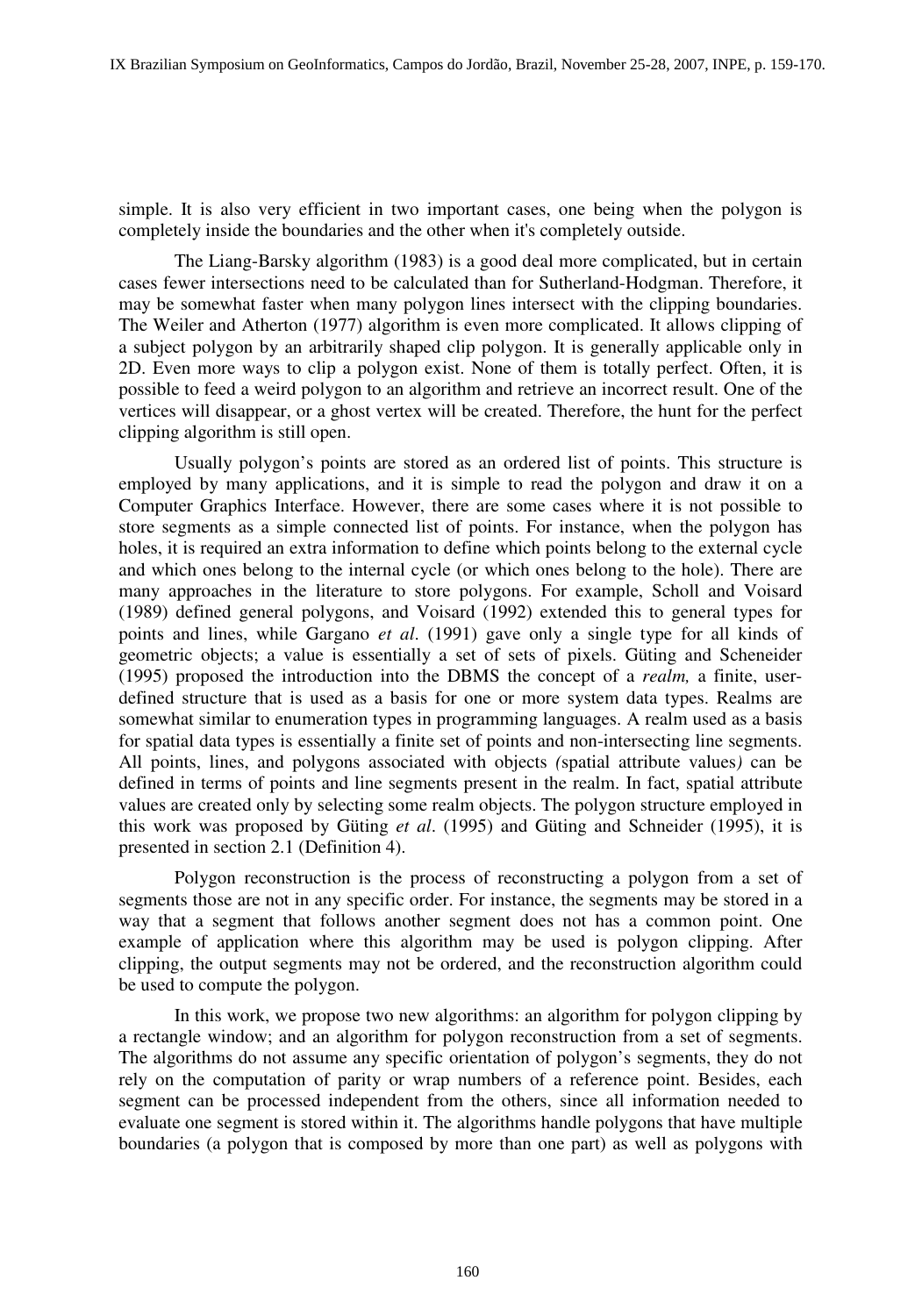holes. The algorithms were implemented in Secondo system (Dieker and Güting, 2000; Güting *et al.*, 2005), and according to the data structure described in the ROSE algebra (Güting, 1993; Güting *et al*, 1995; Güting and Schneider, 1995).

This work is divided in sections, as follows: Section 1 is this introduction; Section 2 presents important definitions for our proposals; Section 3 presents the polygon clipping algorithm; Section 4 presents the polygon reconstruction algorithm; Section 5 presents the implementations we have done in Secondo; finally, in Section 6, we present our conclusions.

### **2. Preliminary Definitions**

In order to present the details of our algorithms proposals it is needed first to define some concepts.

#### **Definition 1) Cycle Direction**

The cycle direction defines where is located the enclosed part of a polygon related to its segments. A cycle having the enclosed part on the left is called counterclockwise. On the other hand, when the enclosed part is on the right the cycle is clockwise.

#### **Definition 2) (x,y)-lexicographic Order of two Points**

Let  $p_1 = (x_1, y_1)$  and  $p_2 = (x_2, y_2)$  be two points in 2-d, the  $(x, y)$ -lexicographic order is defined as *p*<sub>1</sub> < *p*<sub>2</sub> ⇔ *x*<sub>1</sub> < *x*<sub>2</sub> ∨ (*x*<sub>1</sub> = *x*<sub>2</sub> ∧ *y*<sub>1</sub> < *y*<sub>2</sub>) (Gütting *et al*, 1995).

#### **Definition 3) Halfsegment**

A crucial idea for the representation of the relatively complex polygons values is to regard them as ordered sequences of *halfsegments* (Güting *et al*., 1995; Güting and Schneider, 1995). Let  $S = \{(p, q) \mid p, q \in X \times Y, p < q \}$  denote the set of line segments in the  $X \times Y$ plane, where *p* and *q* are end points. The equality of two segments  $s_1 = (p_1, q_1)$  and  $s_2 = (p_2,$  $q_2$ ) is defined as  $s_1 = s_2 \Leftrightarrow (p_1 = p_2 \land q_1 = q_2) \lor (p_1 = q_2 \land p_2 = q_1)$ . Without loss of generality, we normalize *S* by the assumption that  $\forall s \in S : s = (p, q) \implies p < q$  which enables us to speak of a *left* and a *right end point* of a segment. Let further  $H = \{(s, d) | s \in S, d\}$  $\in$  {*left*, *right*}} be the set of *halfsegments*. A halfsegment *h* = (*s*, *d*) consists of an segment *s* and a flag *d* emphasizing one of the segment's end points which is called the *dominating point* of *h*. If  $d = left$  then the left (smaller) end point of *s* is the dominating point of *h*, and *h* is called *left halfsegment*. Otherwise, the right end point of *s* is the dominating point of *h*, and *h* is called *right halfsegment*. Hence, each segment *s* is mapped to two halfsegments (*s*, *left*) and (*s*, *right*), as presented in Figure 2.



**Figure 2 – The mapping of a segment in two halfsegments (***s***,** *left***) and (***s***,***right***)**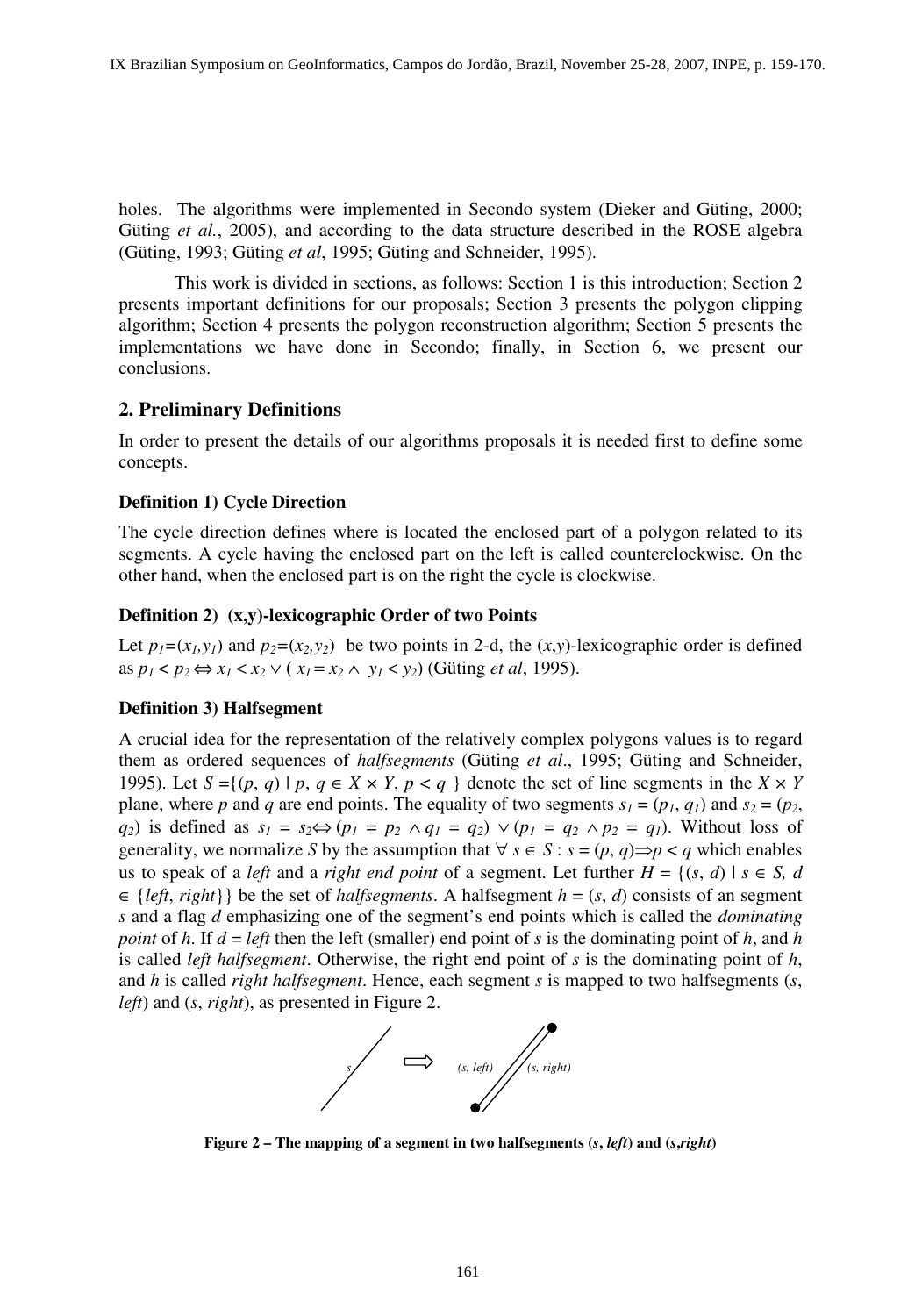Let *dp* be the function which yields the dominating point of a halfsegment. For two distinct *halfsegments*  $h_1$  and  $h_2$  with a common end point  $p$ , let  $\alpha$  be the enclosed angle such that  $0 < \alpha \le 180^{\circ}$ . Let a predicate *rot* be defined as follows: *rot*( $h_1$ ,  $h_2$ ) is true iff  $h_1$  can be rotated around *p* through α to overlap  $h_2$  in counter-clockwise direction. We can now define a complete order on *halfsegments* which is basically the (*x*, *y*)-lexicographic order by dominating points. For two *halfsegments*  $h_1 = (s_1, d_1)$  and  $h_2 = (s_2, d_2)$  it is:

 $h_1 < h_2 \Leftrightarrow dp(h_1) < dp(h_2) \vee (dp(h_1) = dp(h_2) \wedge ((d_1 = right \wedge d_2 = left) \vee (d_1 = d_2 \wedge rot(h_1, h_2))))$  (1)

#### **Definition 4) Polygon**

The polygon structure employed in this work was proposed by Güting *et al*. (1995) and Güting and Schneider (1995). In order to define a polygon, first it is need to define the concepts of cycle, hole and face. A cycle and a hole are sets of connected halfsegments. A face is a pair  $(c, H)$  where *c* is a cycle and  $H = \{h_1, \ldots, h_m\}$ , where each  $h_i$  is a hole  $(H \text{ can})$ possibly be empty). Figure 3 presents an example of a polygon composed by three faces (*f* , *f'*, and *f''*). The face *f* is composed by the cycle *c* and the hole *h*. The face *f'* is composed by the cycle  $c'$  and the holes  $h_1'$  and  $h_2'$ . Finally, the face  $f''$  is composed by the cycle  $c''$  and it has no hole.



**Figure 3 – Example of a polygon** 

In practice, a polygon is represented essentially as an ordered list (array) of halfsegments. The order used is the one suitable to support plane-sweep algorithms, basically lexicographic order on dominating points, presented in Definition 3. Each halfsegment has a set of attributes storing the cycle (or hole) and the face that it belongs. Besides, each halfsegment has an attribute named *edge number* that specifies the position of the halfsegment in the cycle that it belongs.

#### **Definition 5) InsideAbove Flag of a Halfsegment**



**Figure 4 – Examples of InsideAbove value.** 

The *InsideAbove* flag of a segment is true when the area inside the polygon lies above the segment; or, if the segment is a vertical line, it means that the area inside the polygon is on the left of its segment. Figure 4 presents examples of InsideAbove values.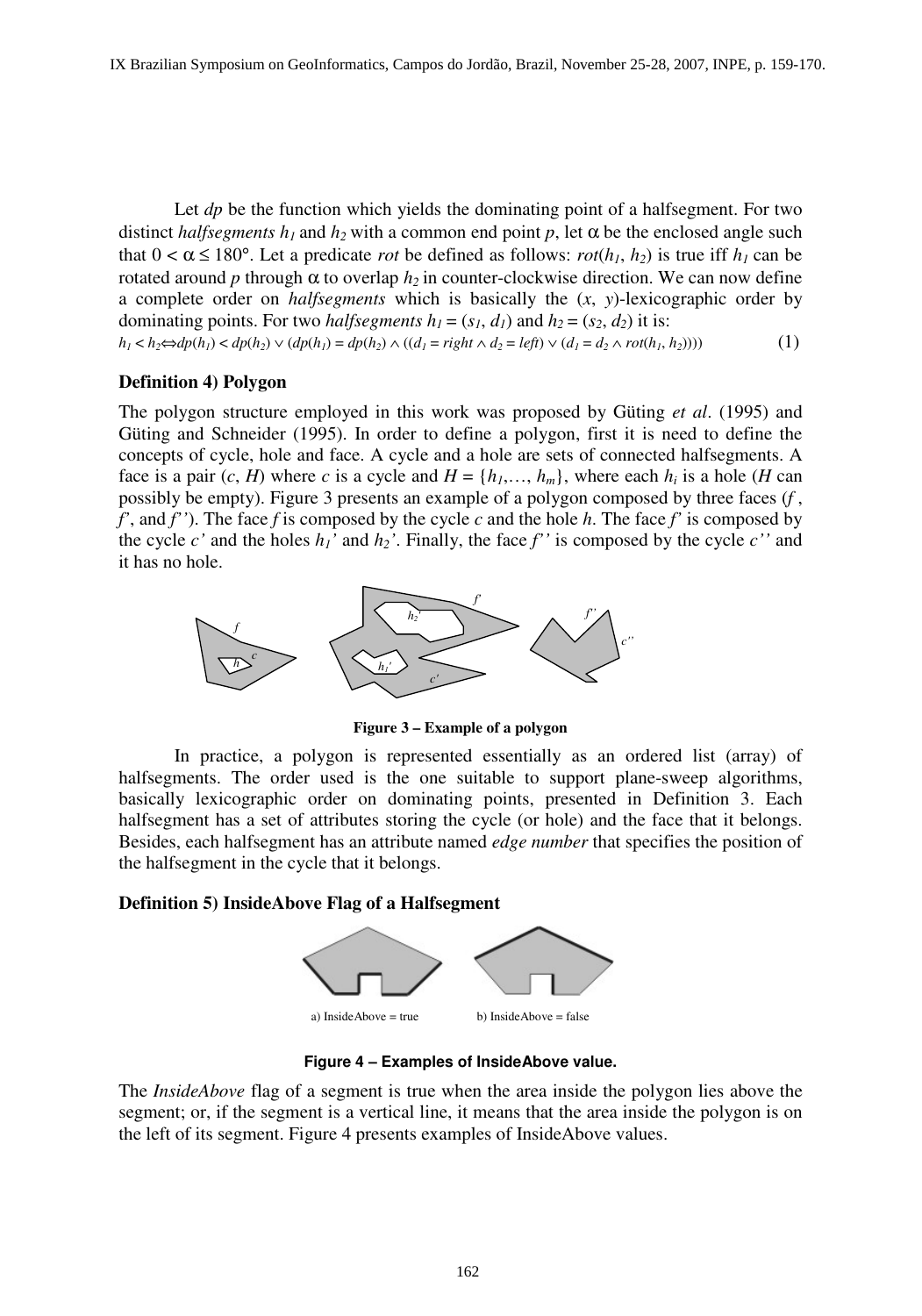#### **Definition 6) PartnerNumber of a Halfsegment**

As presented in Definition 4, a polygon is represented essentially as an ordered list (array) of halfsegments. The PartnerNumber attribute of a halfsegment stores the position of its partner in that array. In other words, the PartnerNumber attribute of a right dominating halfsegment is the position of its corresponding left dominating halfsegment in the array of halfsegments of the polygon, and vice-versa.

#### **Definition 7) Turning Point**

The turning point term has been introduced by Liang and Barsky (1983). A turning point is a point at the intersection of two clipping polygon edges that must be added to the clipped polygon in order to keep the connectivity of the original polygon. Figure 5.a presents an example of clipping a polygon by a window. In order to keep the connectivity of the original polygon it is needed to consider the edges corresponding to the turning points highlighted in Figure 5.b. In our work we extended the definition of turning point. We add a flag to the turning point, named *Direction* that stores the direction of the polygon's area on the edge that the turning point lies (*Left*, *Right*, *Up*, or *Down*), as presented in Figure 5.c. The resulting clipped polygon is presented in Figure 5.d.



**Figure 5 – Example of turning point.** 

#### **Definition 8) Coverage Number of a Halfsegment**



**Figure 6 – Example of halfsegments including the coverage numbers of the vertical strips (Güting and Ding, 2004).** 

The coverage number of a halfsegment was defined by Güting and Ding (2004). Coverage number represents the number of segments that cross each vertical stripe of the plane between two *x*-coordinates. Figure 6 presents the coverage numbers for a set of halfsegments. In this example, two halfsegments cross the stripe between  $x_3$  and  $x_4$ coordinates. Güting and Ding (2004) present a simple algorithm to compute the coverage number of halfsegments in a single scan through an array of halfsegments.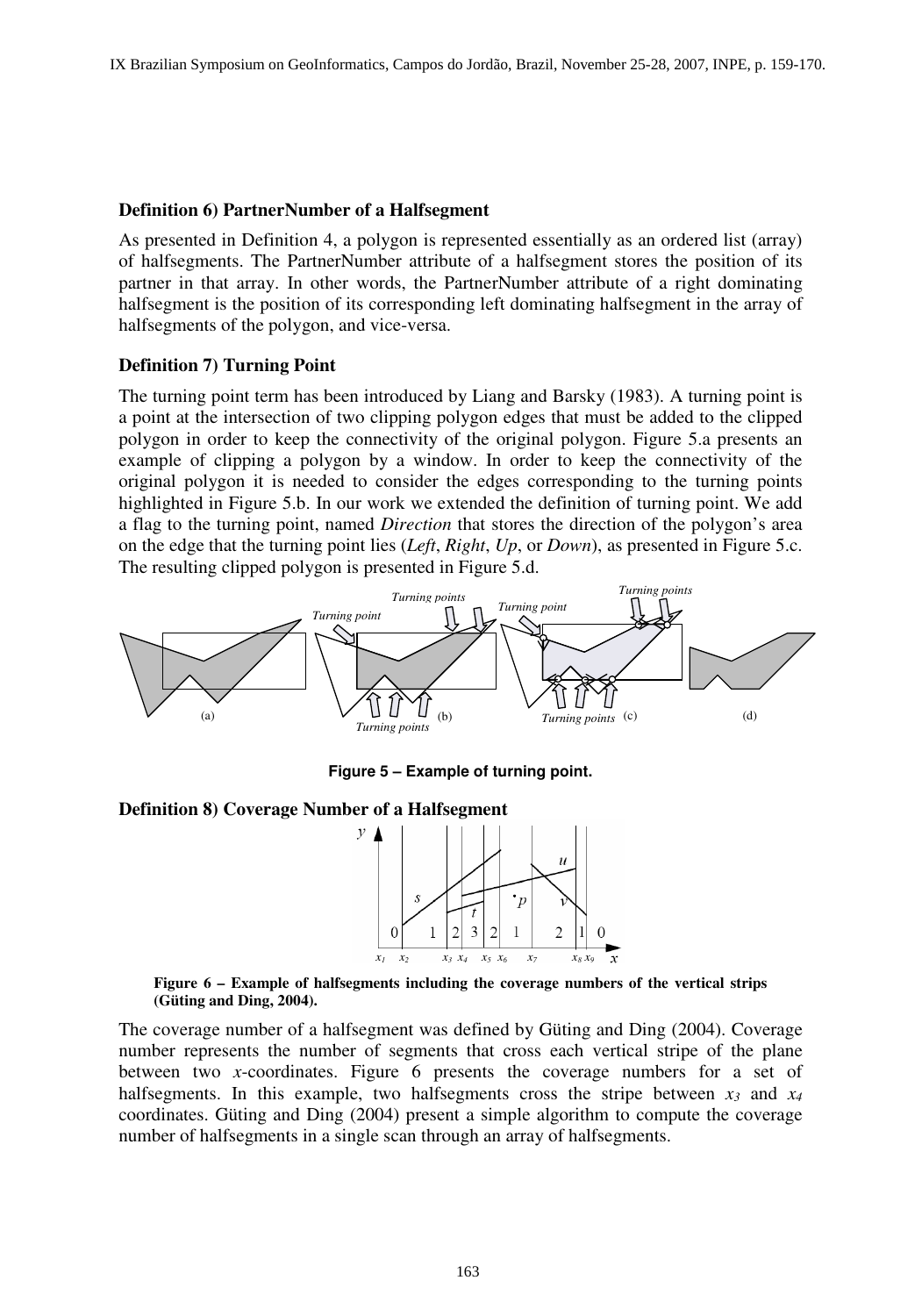# **3 Polygon Clipping**

The polygon clipping algorithm has as input a set of halfsegments of a polygon, and produces a set of halfsegments corresponding to the portion of the polygon's halfsegments that are inside the window. In addition, new halfsegments corresponding to the turning points (Definition 7) are also returned. In other words, new halfsegments may be added, and existing halfsegments may be discarded, retained, or divided. Multiple polygons may also result from clipping a single polygon. It is important to emphasize that the polygon clipping algorithm, with few changes, can be used to return the portion of the polygon that is outside the window, instead of the portion that is inside the window. We have implemented both algorithms in Secondo; however, because of the space for this paper, we will present only the polygon clipping algorithm that returns the portion of the polygon inside the window.

In our proposal we use Sutherland-Cohen line clipping algorithm (Newman and Sproull, 1979) to clip the halfsegments against the window. We choose that algorithm because it is probably the most efficient method for trivial acceptance and rejection cases, which are both the most frequently encountered cases in window clipping. This algorithm can be implemented using either integer or floating point arithmetic; thus covering a wider set of applications (Maillot, 1992).

```
algorithm ClippingPolygonSegments
INPUT : HSA=<h_1, h_2, \ldots h_n> (Halfsegment Array)
        w = Rectangle
OUTPUT: cHSA = clipped halfsegments and the halfsegments 
               resulting from the evaluation of turning points 
CHSA = \emptyset:
turningPointSets = Ø; 
FOR i=1 TO n DO
   IF (hi has left dominating point) THEN
     IF (SutherlandCohenLineClipping(hi, w, clippedhs, intersectionPoint, 
         isIntersectionPoint)) THEN
       IF (isIntersectionPoint) THEN
         EvaluateTurningPoint(w, intersectionPoint, turningPointSets, hi); 
       ELSE
         cHSA.Add(clippedhs); 
        EvaluateTurningPoint(w, clippedH.leftPoint, turningPointSets, h_i);
        EvaluateTurningPoint(w, clippedH.rightPoint, turningPointSets, hi);
       END-IF; 
     END-IF; 
  END-IF; 
END-FOR; 
cHSA.Add(getTurningPointHalfSegments(turningPointSets));
```
#### **Figure 7 – Algorithm for clipping polygon's segments by a window.**

It is important to emphasize that the clipping of one halfsegment is completely independent of the clipping of any other halfsegment. Thus, it is possible to employ a parallel implementation. Besides, it is not needed to clip both left and right halfsegments. We can clip one type of halfsegment, and discard the other one. The only prerequisite is that the halfsegments must have the *InsideAbove* flag set. This flag is used to handle turning points. The fact that a fast algorithm for trivial rejection and trivial acceptance cases is used has oriented the method to spend most of the computing time evaluating the cases when a segment of the polygon boundaries is not completely rejected and not trivially accepted.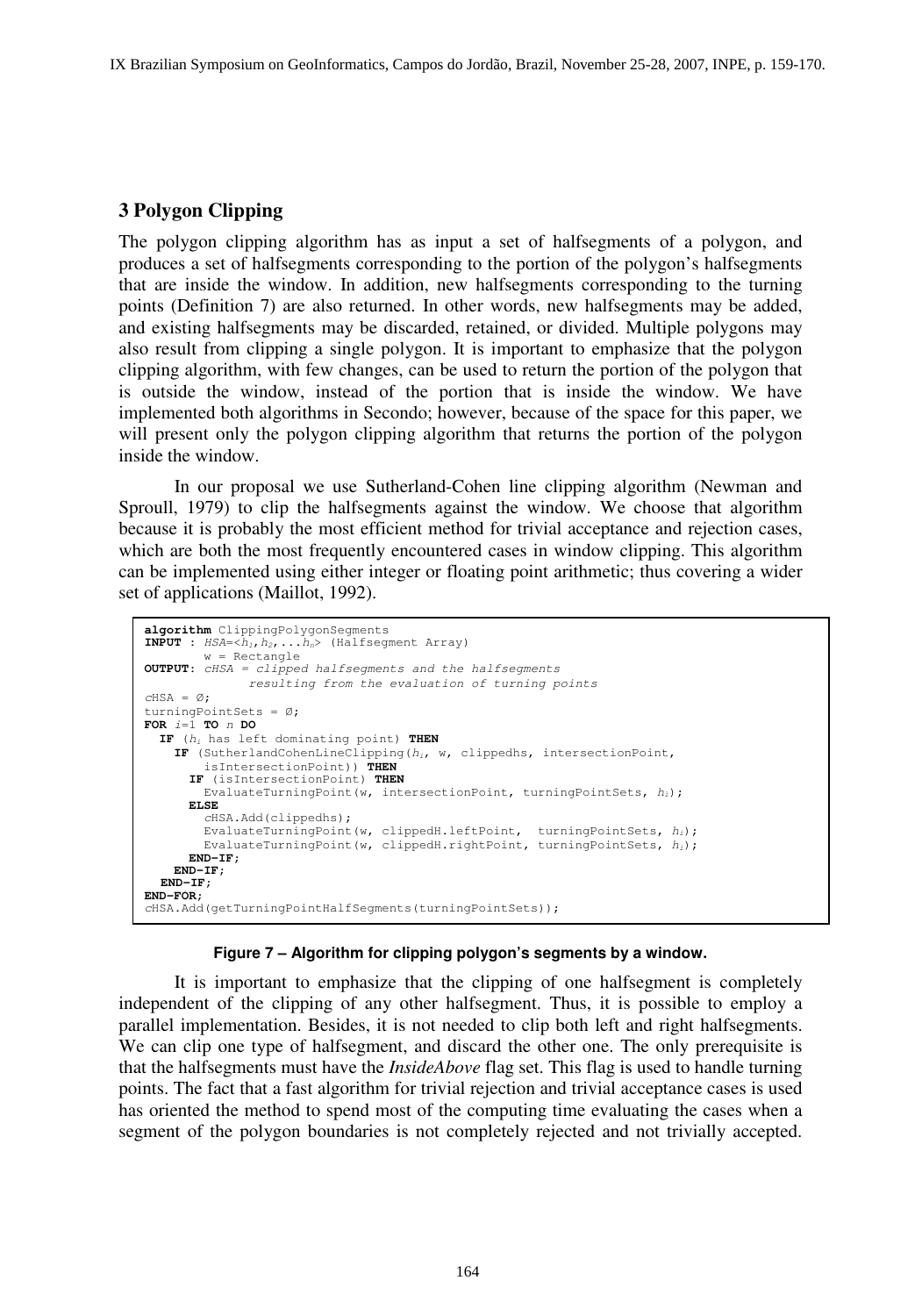The algorithm for clipping the polygon's halfsegments by a window is presented in Figure 7. The *SutherlandCohenLineClipping* algorithm is used to compute the clipping. It has as input a halfsegment (*hi*) and the window (*w*). The output may be a halfsegment (*clippedhs*) or a point (*intersectionPoint* is the point resulting from the intersection and *isIntersectionPoint* stores this information). If the intersection is a point, it is needed to evaluate this point as a turning points. In the case of a halfsegment intersection, the clipped halfsegment is added to the list (array) of the output halfsegments, and the evaluation of turning points is executed over the end points of the clipped halfsegment. Of course, if the halfsegment is completely inside the window and has no intersection point with the window (trivial acceptance), its end points do not need to be evaluated as turning points. This test is accomplished by the *EvaluateTurningPoint* sub-algorithm. This algorithm is presented in Sub-Section 3.1. The last step of the algorithm to clip halfsegments of a polygon is responsible for creating new halfsegments from the points that were considered as turning points. This algorithm is described in Sub-Section 3.2.

```
algorithm EvaluateTurningPoint
INPUT : w = a rectangle described by the coordinates (X_{min}, Y_{min}) and (X_{max}, Y_{max})
         p = Point turningPointSets = for each window egde there is a set recording the 
                                 turning point of the edge 
 h = halfsegment that the point p belongs to 
OUTPUT: If the point is evaluated as a turning point it is added to the Turning 
 Point Set of the edge
tp = p;IF (p \cdot x = w \cdot x_{min}) THEN //left edge
     IF (h.insideAbove) THEN
   tp.direction = UP; 
   ELSE
        Tp. direction = DOWN; 
     END-IF; 
      turningPointSets[LEFT].add(tp); 
  ELSE //right edge 
     IF (h.insideAbove) THEN
   tp. direction = UP; 
   ELSE
        tp. direction = DOWN; 
     END-IF; 
      turningPointSets[RIGHT].add(tp); 
  END-IF; 
  IF (p.y = w \cdot y_{min}) THEN //bottom edge
   IF (h.leftPoint > w \cdot y_{min}) THEN
  tp.direction = GetDirection(p, h.leftPoint, x_{min}, y_{min}, h.insideAbove);
     ELSE 
       tp.direction = GetDirection(p, h.rightPoint, x_{min}, y_{min}, h.insideAbove);
     END-IF; 
      turningPointSets[BOTTOM].add(tp); 
  ELSE 
     IF (p \cdot y = w \cdot y_{max}) THEN //top edge
       \mathbf{IF} (h.leftPoint > w.y<sub>min</sub>) THEN
          tp.direction = GetDirection(p, h.leftPoint, x_{min}, y_{min}, h.insideAbove);
        ELSE 
         tp.direction = GetDirection(p, h.rightPoint, x_{min}, y_{min}, h.insideAbove);
        END-IF; 
        turningPointSets[BOTTOM].add(tp); 
     END-IF; 
  END-IF;
```
#### **Figure 8 – Algorithm to evaluate turning points.**

#### **3.1 Evaluating Turning Points**

The turning point evaluation algorithm uses the *InsideAbove* flag (Definition 5) to define how a point must be handled for creating new edges. Only the points that lie on window's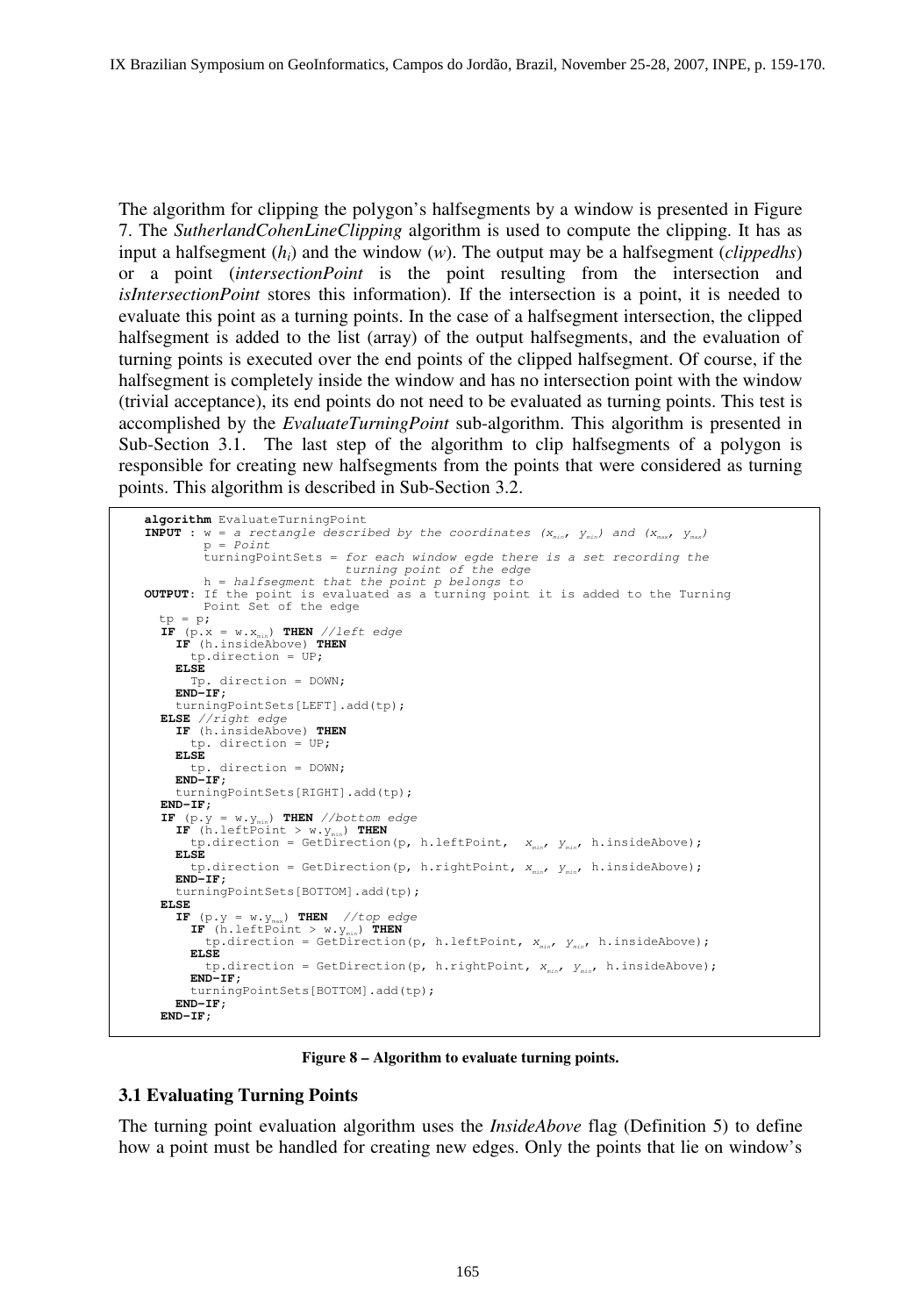edges are considered as turning points. Figure 8 presents the algorithm used to evaluate turning points.

According to the turning point evaluation algorithm (Figure 8), it is easy to define the direction of the turning points that lie on the vertical window's edges (left and right edges). That is because when the *InsideAbove* flag of the halfsegment that the turning point belongs is true, then the polygon is above the turning point, and the direction is *UP*. Otherwise, if the *InsideAbove* flag has value equal to false, the polygon is under the halfsegment, and the direction of the turning point is *DOWN*. On the other hand, the same reasoning does not apply when handling turning points that lie on the horizontal edges (bottom and top edges). The *InsideAbove* flag's value is not enough to define the turning point direction. An additional test must be executed. This test has just to determine whether the area of the polygon is to the right or to the left of the turning point. Figure 9 presents the algorithm that returns the direction of turning points that lie on top/bottom window's edges.

```
algorithm GetDirection
INPUT: tp = turning point 
         p = point of the same half segment that the turning point tp belongs 
         and is above tp 
       (x, y) = the left coordinate of the vertex of the window edge
         insideAbove = insideAbove flag's value 
  IF (insideAbove) THEN
    IF (tp.x > p.x) THEN
       return RIGHT; 
     ELSE
       return LEFT; 
     END-IF; 
  ELSE 
     IF (tp.x > p.x) THEN
       return LEFT; 
     ELSE
       return RIGHT; 
     END-IF; 
  END-IF;
```
**Figure 9 – Algorithm to compute the direction of turning points that lie on the top/bottom window's edges.** 

#### **3.2 Creating New Segments from Turning Points**

The algorithm that creates new segments from turning points basically sort the turning points accordingly with the *x* and *y*-axis and point's direction. Afterwards, it connects properly the turning points to produce the new segments. The algorithm that creates new halfsegments from turning points is presented in Figure 10.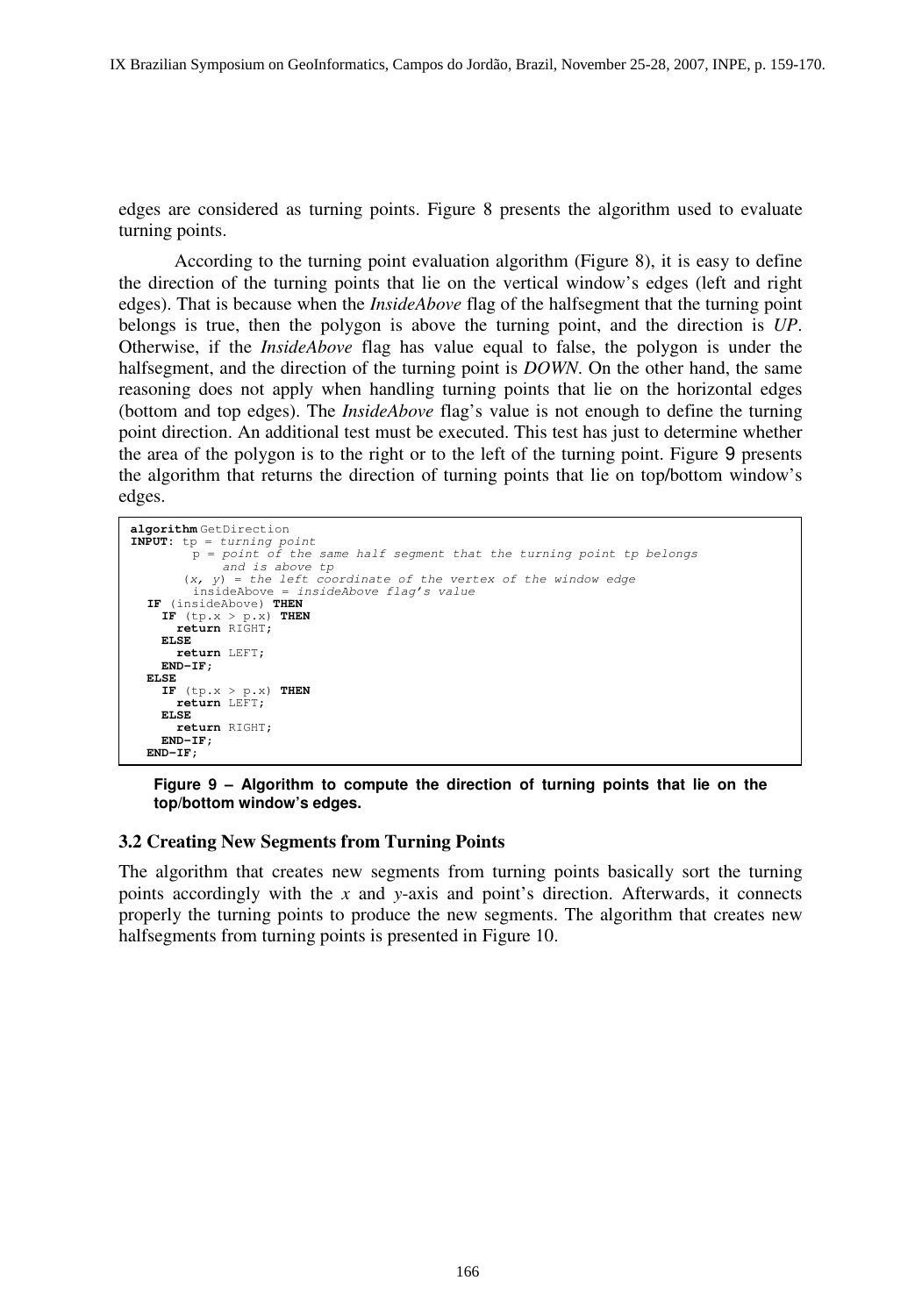```
algorithm CreateNewSegments
INPUT: edge = indicates which edge is been handled(LEFT, RIGHT, TOP or 
BOTTOM)
        bPoint, ePoint = end points of the edge
         turningPointSet = a set of the turning points of the edge 
         cHSA = set of half segments in which the new half segments will be added 
OUTPUT: cHSA with the new half segments 
 IF edge == TOP or edge == LEFT THEN
   InsideAbove = false; 
 ELSE /*RIGHT or BOTTOM edges*/ 
    InsideAbove = true; 
 END-IF;
 begin = 0; end = turningPointSet.size(); 
  tp = turningPointSet[begin]; 
 IF (tp.Direction== LEFT or tp.Direction == DOWN) and not tp.Rejected THEN
     cHSA.addHalfSeqments(tp,bPoint, InsideAbove);
      DiscardTurningPoints(turningPointSet, tp, ASCENDIN_GORDER, begin); 
 END-IF;
  tp = turningPointSet[end]; 
 IF (tp.Direction== RIGHT or tp.Direction == UP) and not tp.Rejected 
     and there is no rejected turning point equals to tp THEN
     cHSA.addHalfSegments(tp,ePoint, InsideAbove);
    DiscardTurningPoints(turningPointSet, DESCENDING_ORDER, end);
 END-IF; 
  WHILE (begin<end) DO 
  tp<sub>1</sub> = GetNotRejectedTurningPoint(turningPointSet, ASCENDING_ORDER, begin);
  IF tp_1 == NULL THEN
    return; 
 END-IF; 
  tp2 = GetNotRejectedTurningPoint(turningPointSet, DESCENDING_ORDER, end); 
  IF tp_2 == NULL THEN
    return; 
  END-IF; 
  cHSA.addHalfSegments(tp<sub>1</sub>,tp<sub>2</sub>, InsideAbove);
END-WHILE;
```
**Figure 10 – Algorithm to create new halfsegments from turning points.** 

## **4 Polygon Reconstruction Algorithm**

The polygon reconstruction algorithm has as input a set of halfsegments. The halfsegments do not have any information about which polygon's part they belong to (face, cycle or cycle's edge). The algorithm cross the halfsegments, and adjusts properly the face number, cycle number, and edge number (which we named as polygon attributes of a halfsegment), according to the definition of polygon presented in Definition 4. This algorithm can be used to reconstruct any kind of polygon from its halfsegments. For example, it can be used to reconstruct a polygon from a set of halfsegments resulting from clipping a polygon against another polygon. The algorithm is presented in Figure 11. Two sub-algorithms are called by the reconstruction polygon algorithm. They are *ComputeCycle* and *GetFaceNumber*. The algorithm *ComputeCycle* sets the face number, cycle number and edge number of halfsegments that belong to a particular cycle. The algorithm to get face numbers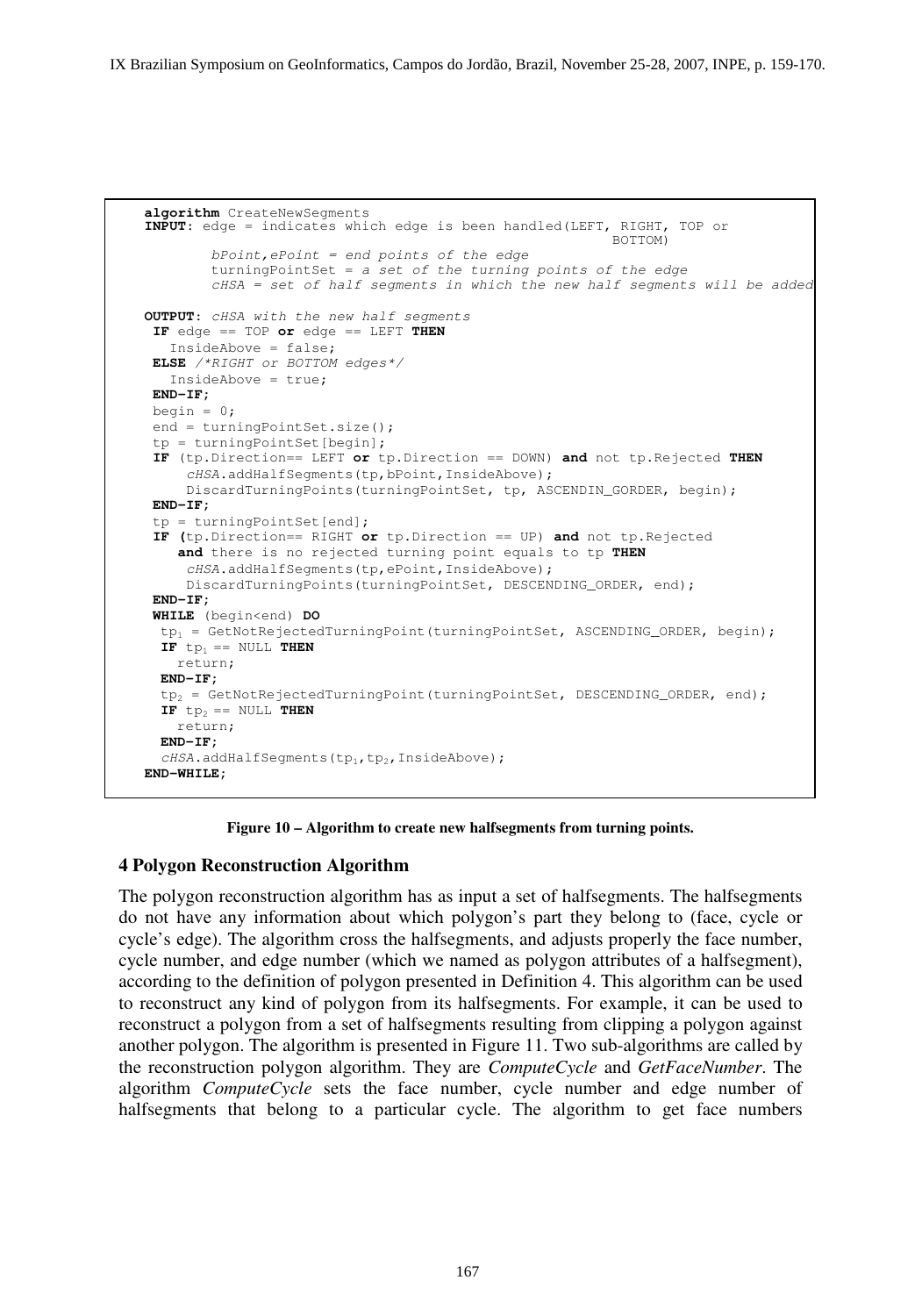(*GetFaceNumber*) returns the face number that a halfsegment belongs, or it returns -1, indicating that the halfsegment does not belong to any face that was processed yet.

```
algorithm PolygonReconstruction
INPUT: HSA = <h_1, h_2, \ldots, h_n> (Halfsegment Array)
OUTPUT: HSA = each halfsegment has the face, cycle, and edge numbers set 
VARIABLES: face = array that stores in position i the last cycle number of the 
                    face i 
           hsSet = array that stores in the position i if the half segment h_ihad already the face number, the cycle number and the edge
                     number set. This array is initialized with values false. 
   IF HSA is not sorted in halfsegment order THEN
    Sort HSA in halfseqment order;
  END-IF; 
  IF the halfsegments of HSA do not have the partner number set THEN
    Set partner number of the halfsegments of HSA;
  END-IF; 
  face[0] = 0; /*0 is assigned to the first cycle of the first face */
  lastFaceNumber = 0;isFirstHS = true; 
   FOR i=1 TO n DO
     IF hi has left dominating point and not hsSet[i] THEN
       IF isFirstHS THEN
         isFirstHS = false; 
        h_i.faceNumber = 0;
        h_i.cycleNumber = 0;
       ELSE 
        existingFaceNumber = GetFaceNumber(HSA, h_i, hsSet, i);
         IF existingFaceNumber is equal to -1 THEN 
           lastFaceNumber++; 
          h_i.faceNumber = lastFaceNumber;
          h_i.cycleNumber = 0;
          4<sup>*to</sup> store the first cycle number of the face lastFace*/
          face[faceNumber-1]=0; ELSE 
         h_i.faceNumber = existingFaceNumber;
           face[faceNumber]++; 
          h_i.cycleNumber = face[faceNumber];
         END-IF; 
       END-IF; 
      h_i.edgeNumber = 0;
      ComputeCycle(HSA, h_i, hsSet);
     END-IF; 
   END-FOR;
```
**Figure 11 – Algorithm for polygon reconstruction** 

## **5 Implementations in Secondo**

Secondo (Diker and Güting, 2000; Güting *et al.*, 2005) is a new generic environment supporting the implementation of database systems for a wide range of data models and query languages. It is developed as a research prototype at the Fernuniversität in Hagen. The implementation of each algebra in Secondo is based on the concept of second-order signature (Güting, 1993) with the first signature describing type constructors and the second signature describing operations on these type constructors. An algebra can be plugged into Secondo with the central part of the Secondo code unchanged. After recompiling Secondo, we can use the newly added algebra.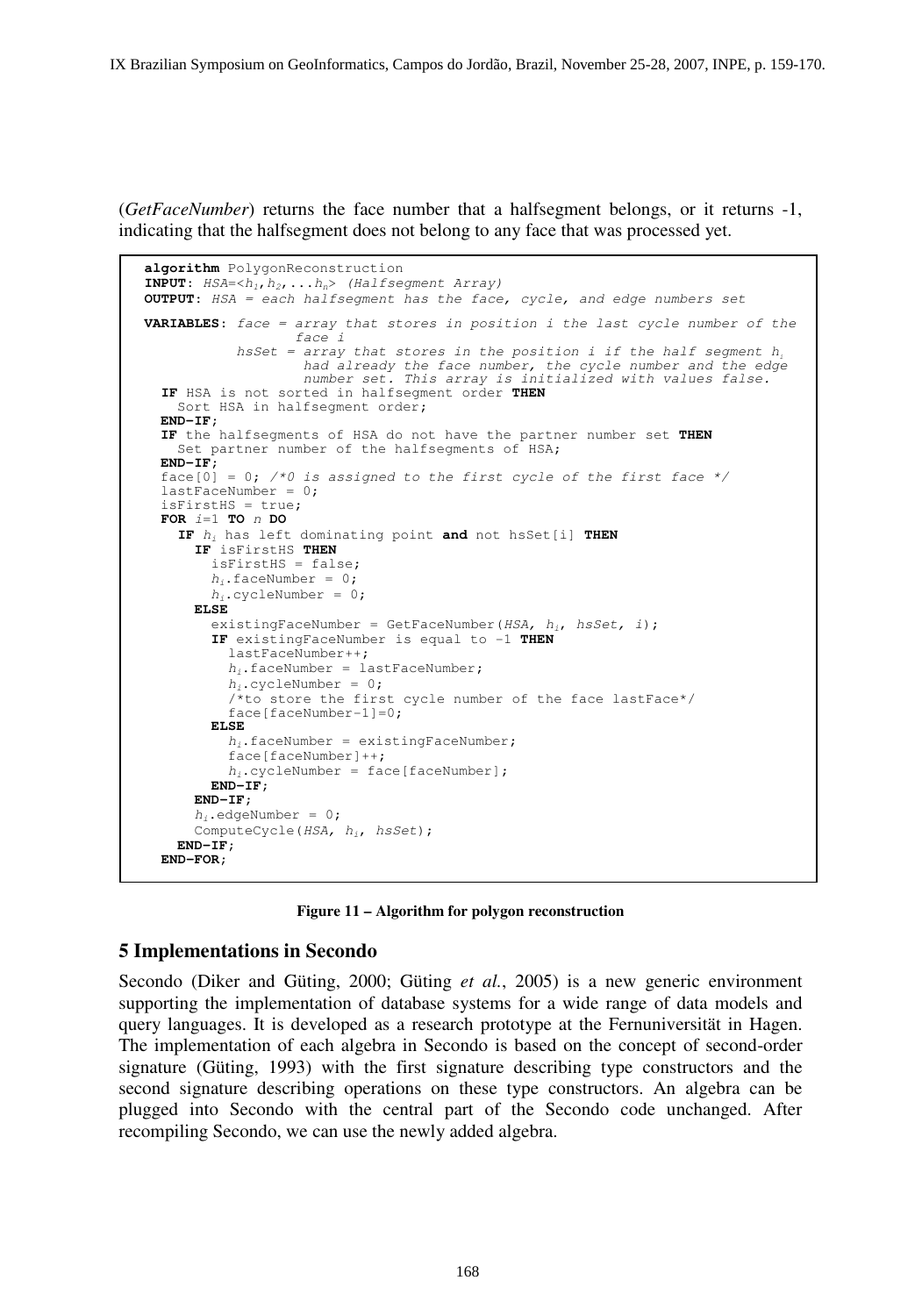In Secondo, the operators *windowclippingin* and *windowclippingout* were implemented in SpatialAlgebra (Figure 12). The operators can handle line and polygon (which are named as region), returning the portion inside or outside a rectangle window, respectively. If it receives as input a line and a rectangle window, it returns a clipped line. If it receives as input a region and a rectangle window, a clipped region is returned. The polygon reconstrucion algorithm was implemented as methods in the Region class of Spatial Algebra, and it is used by the clipping algorithms to compute the clipped polygons.

```
Name: windowclippingin
Signature: (line x rect) -> line, (region x rect) --> region 
Syntax: windowclippingin(\_, \_)
Meaning: computes the part of the object that is inside the window. 
Example: query Flaechen feed extend[InWindow: windowclippingin( 
                    .geoData, bbox(thecenter))] project[InWindow] 
                    filter[not(isempty(.InWindow))] consume 
Name: windowclippingout
Signature: (line x rect) -> line, (region x rect) --> region 
Syntax: windowclippingout (\_ \, - \)Meaning: computes the part of the object that is outside the window. 
Example: query windowclippingout(trajectory(train7), bbox(thecenter))
```
**Figure 12 - Clipping operators implemented in Spatial Algebra in Secondo** 

# **6 Conclusion**

Polygon clipping is an important operation that computers execute all the time. Often, it is possible to feed a weird polygon to an algorithm and retrieve an incorrect result. One of the vertices may disappear, or a ghost vertex may be created. There are many clipping polygon proposals in the literature. However, none of them is totally perfect. Therefore, the hunt for the perfect clipping algorithm is still open. In this work, we proposed two new algorithms: polygon clipping by a rectangle window; and polygon reconstruction.

Polygon reconstruction is a consequence of polygon clipping. In other words, clipping a polygon produces a set of unordered segments. These segments must be handled in order to adjust segments attributes to produce the polygon. So, we proposed a polygon reconstruction algorithm that may be used in any case where it is needed to compute a polygon from an unordered set of segments. For instance, compute a polygon from a set of segments produced by clipping a polygon by a rectangle window or clipping a polygon by another polygon.

In the case of the polygon clipping algorithm, we proposed and implemented two possibilities, an algorithm to return the portion of the polygon that are inside a rectangle window, and an algorithm to return the portion of the polygon that are outside the window. The algorithms were implemented in Secondo system (Diker and Güting, 2000; Güting *et al.*, 2005), a platform for implementing and experimenting with various kinds of data models. Hence we employed the data structures described in the ROSE algebra (Güting, 1993; Güting *et al*, 1995; Güting and Schneider, 1995). Althoug our algorithm